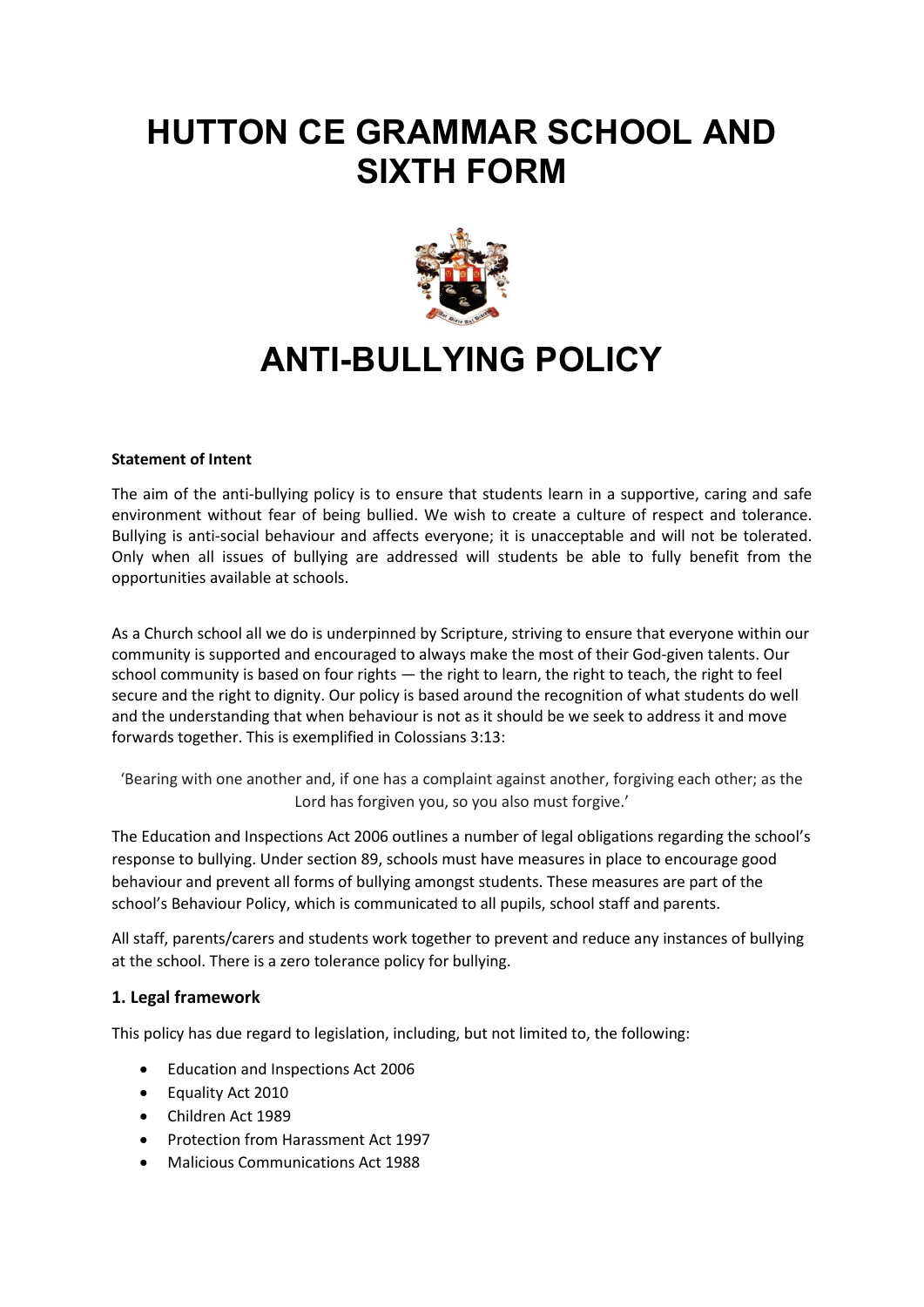- Public Order Act 1986
- Communications Act 2003
- Human Rights Act 1998
- Crime and Disorder Act 1998
- Education Act 2011

This policy has been written in accordance with DfE advice, including, but not limited to:

• DfE 'Preventing and tackling bullying' (2017)

This policy will be implemented in conjunction with the school's:

- Behaviour and Discipline Policy
- Online Safety Policy

### **2. Definition**

For the purpose of this policy, bullying is defined as persistent behaviour by an individual or group with the intention of verbally, physically, or emotionally harming another person or group.

Bullying is generally characterised by:

- Repetition: Incidents are not one-offs; they are frequent and happen over a period of time.
- Intent: The perpetrator(s) means to cause verbal, physical or emotional harm; it is not accidental.
- Targeting: Bullying is generally targeted at a specific individual or group.
- Power imbalance: Whether real or perceived, bullying is generally based on unequal power relations

Vulnerable students are more likely to be the target of bullying due to the attitudes and behaviours some young people have towards those who are different from themselves. Vulnerable students may include, but are not limited to:

- students with special educational needs and disabilities.
- students who are adopted.
- students suffering from a health problem.
- students with caring responsibilities

### **3. Types of bullying**

Many different kinds of behaviour can be considered bullying and can be related to almost anything. Teasing another pupil because of their appearance, religion, ethnicity, gender, sexual-orientation, home life, culture, disability, or special educational needs are some of the types of bullying that can occur.

Bullying is acted out through the following mediums:

- Verbally
- Physically
- Emotionally
- Online (Cyber)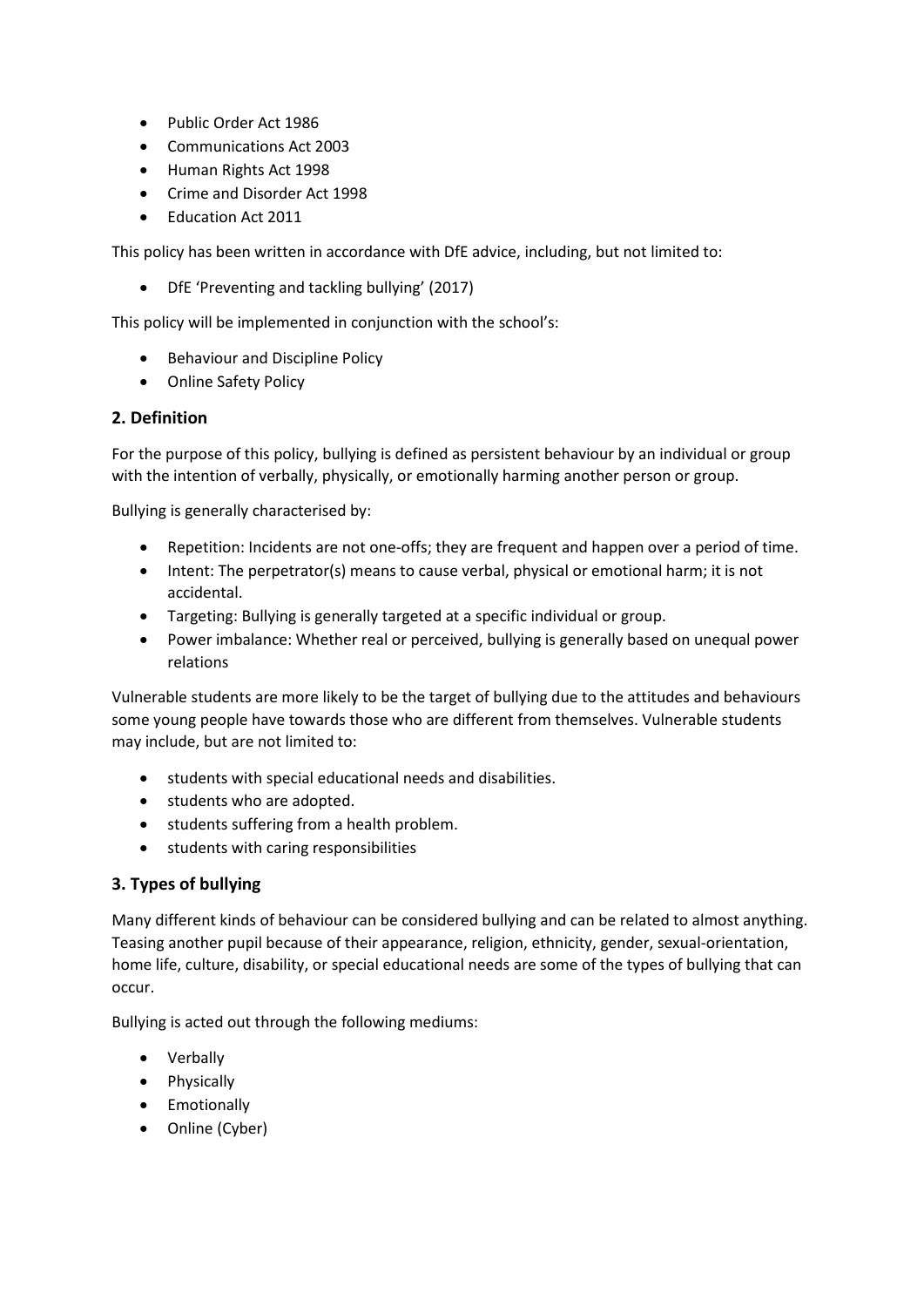**Racist bullying:** Bullying another person based on their ethnic background, religion or skin colour. Racist bullying is a criminal offence under the Crime and Disorder Act 1998 and Public Order Act 1986.

**Homophobic bullying:** Bullying another person because of their actual or perceived sexual orientation.

**Transphobic bullying:** Bullying based on another person's gender 'variance' or for not conforming to dominant gender roles.

**Sexist bullying:** Bullying based on sexist attitudes expressed in a way to demean, intimidate or harm another person because of their sex or gender. Sexist bullying may sometimes be characterised by inappropriate sexual behaviours including sexual violence (including sexualised language), online sexual abuse and sexual harassment.

**Sexual bullying:** Bullying behaviour that has a physical, psychological, verbal or non-verbal sexual dimension/dynamic that subordinates, humiliates or intimidates another person. This is commonly underpinned by sexist attitudes or gender stereotypes and includes inappropriate sexual behaviours including sexual violence (including sexualised language), online sexual abuse and sexual harassment.

## **4. Statutory implications**

The school understands that, under the Equality Act 2010, it has a responsibility to: eliminate unlawful discrimination, harassment, victimisation and any other conduct prohibited by the act; advance equality of opportunity between people who share a protected characteristic and people who do not share it; and foster good relations between people who share a protected characteristic and people who do not share it.

The school understands that, under the Human Rights Act (HRA) 1998, it could have charges brought against it if it allows the rights of children and young people at the school to be breached by failing to take bullying seriously.

Although bullying itself is not a criminal offence, some types of harassment, threatening behaviour and/or communications may be considered criminal offences:

- Under the Malicious Communications Act 1988, it is an offence for a person to electronically communicate with another person with the intent to cause distress or anxiety, or in a way which conveys a message which is indecent or grossly offensive, a threat, or contains information which is false and known or believed to be false by the sender.
- The Protection from Harassment Act 1997 makes it an offence to knowingly pursue any course of conduct amounting to harassment.
- Section 127 of the Communications Act 2003 makes it an offence to send, by means of a public electronic communications network, a message, or other matter, that is grossly offensive or of an indecent, obscene or menacing character. It is unlawful to disseminate defamatory information through any media, including internet sites.
- Other forms of bullying which are illegal and should be reported to the police include: violence or assault, theft, repeated harassment or intimidation and hate crimes.

## **5. Prevention**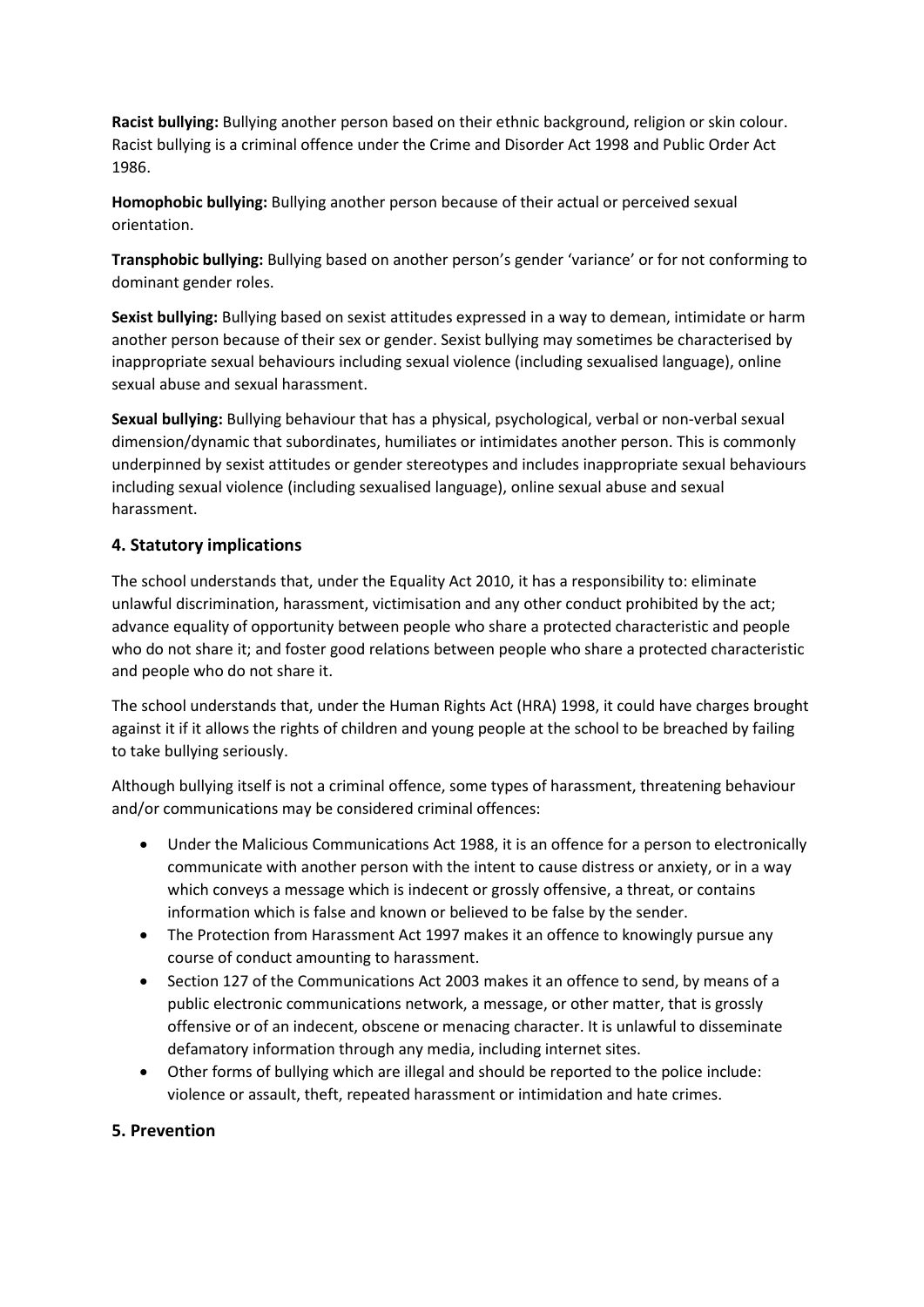The school clearly communicates a whole-school commitment to addressing bullying in the form of a written statement (Statement of intent) which is regularly promoted across the whole school.

All reported or witnessed instances of bullying in the school are investigated by a member of staff.

Staff encourage student co-operation and the development of interpersonal skills through the use of group work and pair work.

All types of bullying are discussed as part of the curriculum, and diversity, difference and respect for others is promoted and celebrated through various lessons.

Seating arrangements in class will be changed and organised in a way that prevents instances of bullying.

Potential victims of bullying are drawn into working groups with children who do not abuse or take advantage of them.

Opportunities to extend friendship groups and interactive skills are provided through participation in special events, for example, drama productions, sporting activities and cultural groups.

All members of the school community are made aware of the school's Anti-bullying Policy.

All staff members receive training on identifying and dealing with the different types of bullying.

A safe, supervised place is available for students to go to at lunch if they are involved in conflict with their peers, or wish to avoid a bully.

Students deemed vulnerable will meet with a member of the Pastoral Team (mentors/Form tutors/Learning Co-ordinators/Deputy Headteacher) to ensure any problems can be actioned quickly.

5.12. Members of the Pastoral Team will also offer an 'open door' policy allowing pupils to discuss any bullying, whether they are victims or have witnessed an incident.

Before a vulnerable student joins the school, the student's Tutor, Learning Co-ordinator and the designated safeguarding lead will develop a strategy to help prevent bullying from happening

### **6. Signs of bullying**

Some of the signs that a student may be a victim of bullying include, but are not limited to, the following:

- Being frightened to travel to or from school
- Asking to be driven to school
- Unwillingness to attend school
- Truancy
- Becoming anxious or lacking confidence
- Saying that they feel ill in the morning
- Decreased involvement in school work
- Returning home with torn clothes or damaged possessions
- Missing possessions
- Missing dinner money
- Asking for extra money or stealing
- Cuts or bruises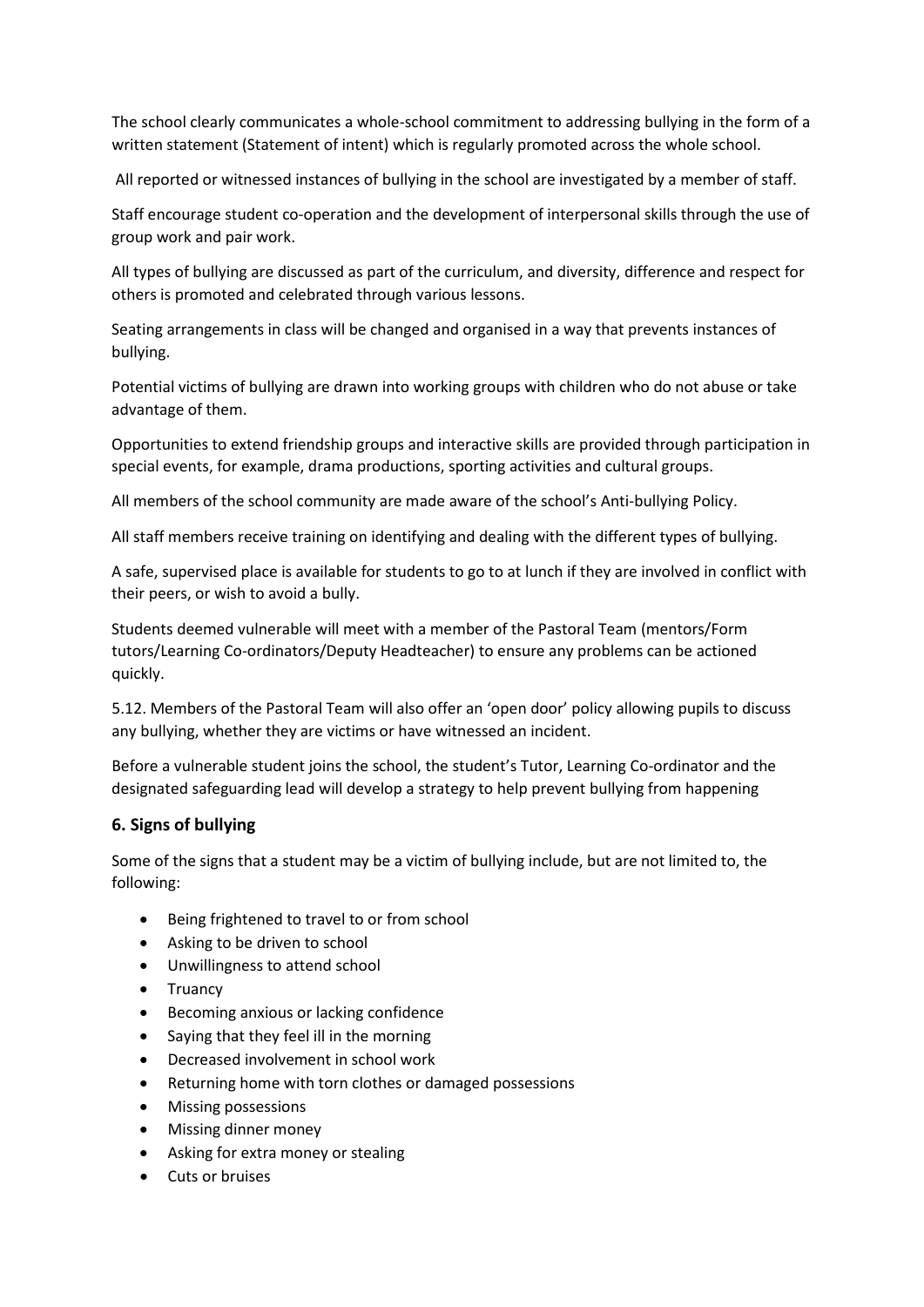- Lack of appetite
- Unwillingness to use the internet or mobile devices
- Becoming agitated when receiving calls or text messages
- Lack of eye contact
- Becoming short tempered
- Change in behaviour and attitude at home

Although the signs outlined above may not be due to bullying, they may be due to deeper social, emotional or mental health issues, so are still worth investigating.

Students who display a significant number of these signs are approached by a member of staff, in order to determine the underlying issues, whether they are due to bullying or other issues.

## **7. Staff principles**

Prevention is at the forefront of the school's Anti-bullying Policy.

Staff treat reports of bullying very seriously.

Staff do not ignore signs of suspected bullying.

Unpleasantness from one student towards another is always challenged and never ignored.

Staff take action immediately when they become aware of a bullying incident; this applies to all staff, not solely teaching staff.

Staff always respect a students' privacy, and information about specific instances of bullying is not discussed with others, unless it is in a setting that the victim has given consent to If the member of staff believes the student is in serious danger, e.g. of being hurt, they will inform the designated safeguarding lead immediately.

Should students wish to report bullying of any kind, including that linked to sexual harassment, online sexual abuse and sexual violence, they will be allowed to do so in a supportive and confidential environment.

Follow-up support is given to both the victim and bully following any incidents, to ensure all bullying has stopped.

### **8. Key roles and responsibilities**

The governing board evaluates and reviews this policy to ensure that it is non-discriminatory.

It is the responsibility of all staff to be alert to possible bullying of students and to deal with incidents as the highest priority.

The headteacher reviews and amends this policy, taking into account new legislation and government guidance, and using staff experience of dealing with bullying incidents in the previous year to improve procedures.

The Pastoral Team keeps a record of all reported incidents, including which type of bullying has occurred, to allow for proper analysis of the data collected.

The Pastoral Team will analyse the data at appropriate intervals in order to identify any trends in the types of bullying occurring and implement the appropriate measures to tackle it.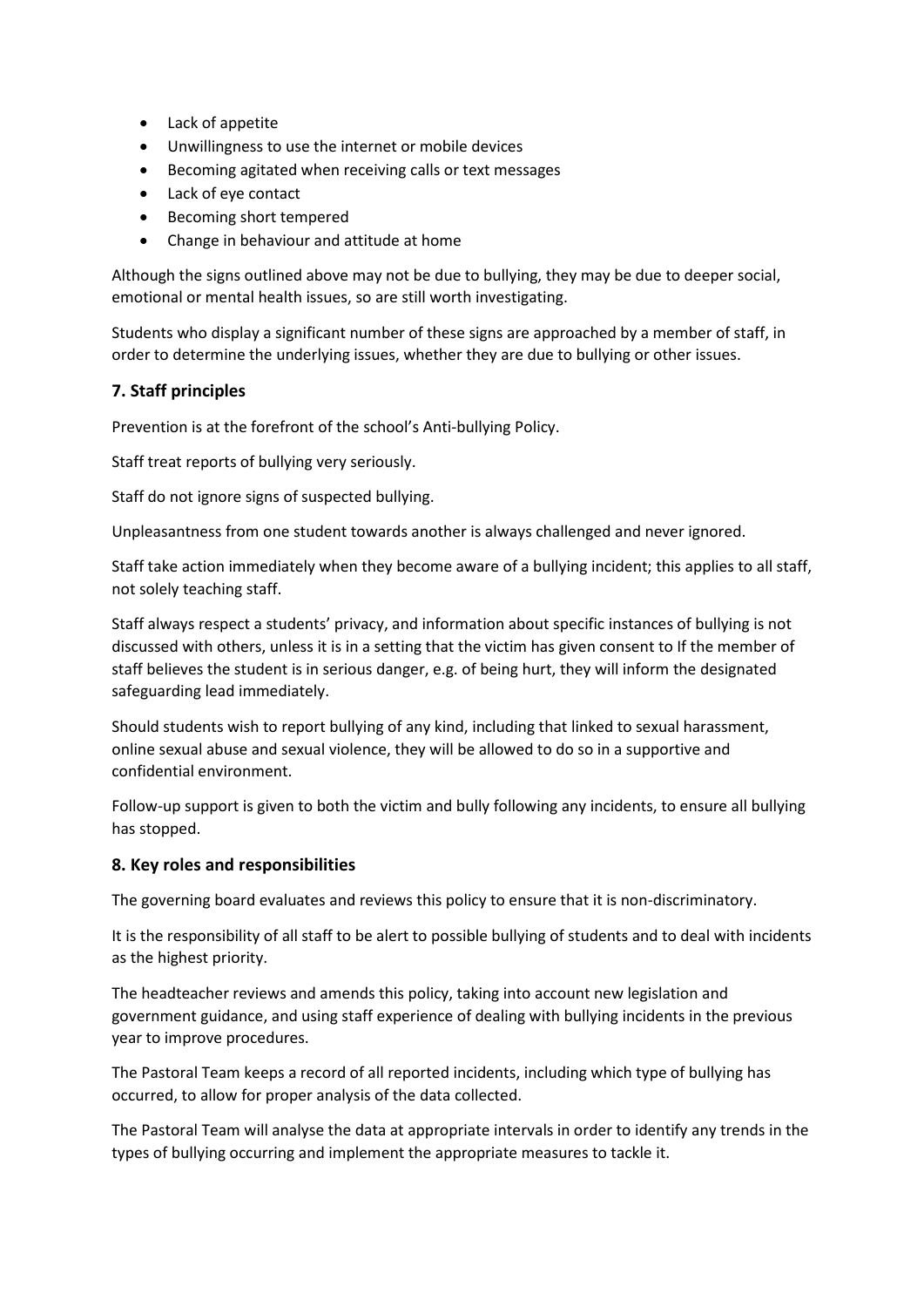The CPD Lead arranges appropriate training for staff members.

Each Learning Co-ordinato rcorresponds and meets with parents/carers where necessary. They also provide a point of contact when more serious bullying incidents occur.

All members of staff ensure that they are alert to possible bullying situations, particularly exclusion from friendship groups, and that they inform the school's pastoral team of such observations

All staff will avoid gender stereotyping when dealing with bullying.

All staff understand the composition of student groups, showing sensitivity to those who have been the victims of bullying.

All staff have a duty to report any instances of bullying once they have been approached by a student for support.

Members of staff who receive reports of bullying will offer emotional support to victims and alert the relevant member of the school's pastoral team

Parents/carers are advised to inform the school if they are concerned that their child may be being bullied or be involved in bullying.

Students are advised to inform a member of staff if they witness bullying, or are a victim of bullying.

Students are taught not to make counter-threats if they are victims of bullying.

Students are taught to walk away from any dangerous situations and avoid involving other students in incidents.

Students are advised to retain all evidence of cyber bullying.

### **9. Cyber bullying**

The school has in place a Behaviour Policy, which outlines the school's zero tolerance approach to cyber bullying.

Cyber bullying is viewed in the same light as any other form of bullying

In accordance with the Education Act 2011, the school has the right to examine and delete files from students' personal devices, e.g. mobiles phones, where there is good reason to do so. This power applies to all schools and there is no need to have parental consent to search through a young person's mobile phone.

If an electronic device is seized by a member of staff, and there is reasonable ground to suspect that it contains evidence in relation to an offence, the device must be given to the police as soon as it is reasonably practicable.

If a staff member finds material that they do not suspect contains evidence in relation to an offence, the Deputy Headteacher/Headteacher will decide whether it is appropriate to delete or retain the material as evidence of a breach of the relevant policies.

### **10. Procedures**

Minor incidents are reported to the victim's Tutor/Learning Co-ordinator, who investigates the incident and sets appropriate sanctions for the perpetrator

When investigating a bullying incident, the following procedures are adopted: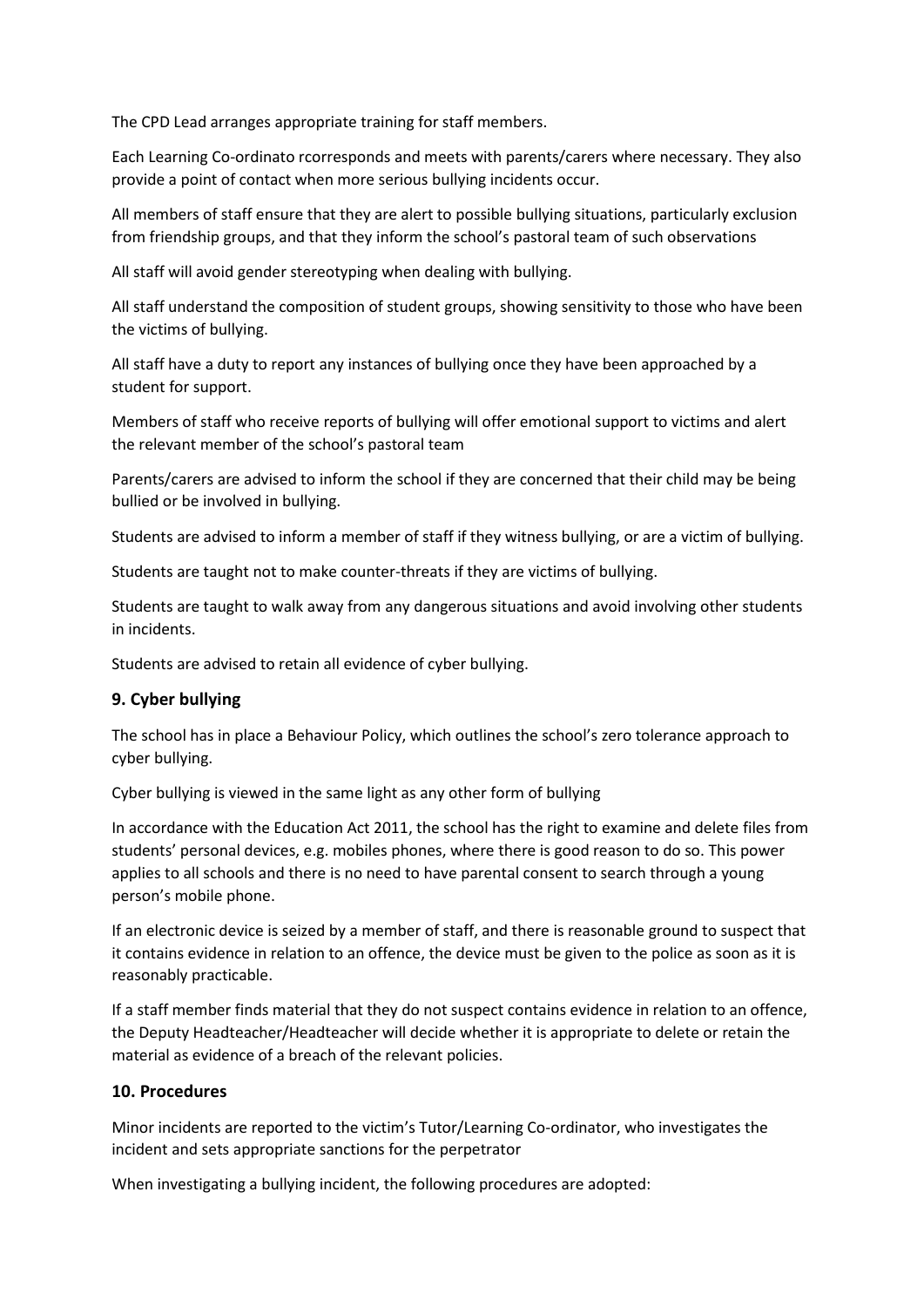- The victim, alleged bully and witnesses are all interviewed separately
- Members of staff ensure that there is no possibility of contact between the students being interviewed, including electronic communication
- If a student is injured, members of staff take the pupil immediately to the First Aid Room for a medical opinion on the extent of their injuries
- A room is used that allows for privacy during interviews
- A witness is used for serious incidents
- If appropriate, the alleged bully, the victim and witnesses, are asked to write down details of the incident; this may need prompting with questions from the member of staff to obtain the full picture
- Premature assumptions are not made, as it is important not to be judgemental at this stage
- Members of staff listen carefully to all accounts, being non-confrontational and not attaching blame until the investigation is complete
- All concerned students are informed that they must not discuss the interview with other pupils

Due to the potential for sexist, transphobic and sexual bullying to be characterised by inappropriate sexual behaviour, staff members involved in dealing with the incident are required to consider whether there is a need for safeguarding processes to be implemented.

## **11. Sanctions**

If the Pastoral Team is satisfied that bullying did take place, the student will be helped to understand the consequences of their actions and warned that there must be no further incidents.

The Pastoral Team informs the pupil of the type of sanction to be used in this instance and future sanctions if the bullying continues.

If possible, the Pastoral Team will attempt reconciliation and will obtain a genuine apology from the bully. This will either be in writing to the victim (and/or witnesses if appropriate), or face-to-face, but only with the victim's full consent. Discretion is used here; victims will never feel pressured into a face to-face meeting with the bully.

The perpetrator is made to realise that some students do not appreciate the distress they are causing, and that they should change their behaviour.

Parents/carers are informed of bullying incidents and what action is being taken.

The Pastoral Team informally monitors the pupils involved over the next half-term.

## **12. Support**

The Tutor informally checks whether the bullying has stopped on a regular basis after the initial complaint of bullying.

The Learning Co-ordinator formally checks whether the bullying has stopped the week after the bullying, and again during the same half term.

If necessary, group dynamics are broken up by members of staff by assigning places in classes.

The victim is encouraged to tell a trusted adult in school if bullying is repeated.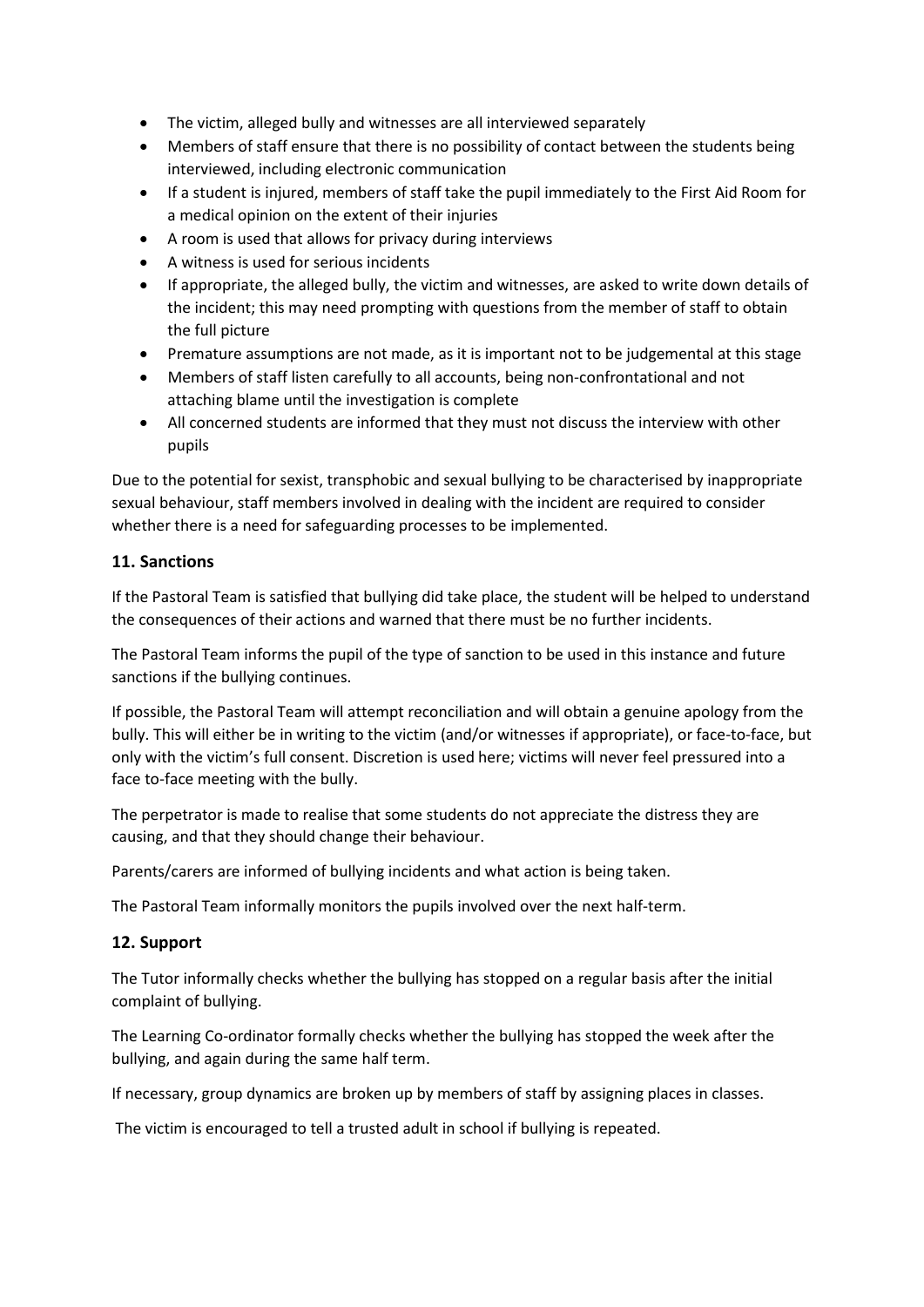The victim is encouraged to broaden their friendship groups by joining lunchtime or after-school club or activity.

#### **13. Follow up support**

The progress of both the bully and the victim are monitored. One-on-one sessions to discuss how they are progressing may be appropriate.

If appropriate, follow-up correspondence is arranged with parents/carers after the incident.

Students who have been bullied are supported in the following ways:

- Being listened to
- Having an opportunity to meet with a member of staff
- Being reassured
- Being offered continued support
- Being offered counselling, where appropriate

Students who have bullied others are supported in the following ways:

- Receiving a consequence for their actions
- Being able to discuss what happened
- Being helped to reflect on why they became involved
- Being helped to understand what they did wrong and why they need to change their behaviour
- Appropriate assistance from parents/carers

Students who have been bullied will be assessed on a case-by-case basis and the designated safeguarding lead will, if necessary, refer the victim of bullying to Child and Adolescent Mental Health Services.

In cases where the effects of bullying are so severe that the student cannot successfully reintegrate back into the school, the headteacher and designated safeguarding lead will look to transfer the pupil to another mainstream school.

Where a child has developed such complex needs that alternative provision is required, then the student who has been the victim of bullying, their parents and the designated safeguarding lead will meet to discuss the use of alternative provision.

### **14. Bullying outside of school**

Teachers have the power to discipline students for misbehaving outside of the school premises. This can relate to any bullying incidents occurring anywhere off the school premises, such as on school or public transport, outside the local shops, or in a town or village centre.

Where bullying outside school is reported to school staff, it is investigated and acted on. In all cases of misbehaviour or bullying, members of staff can only discipline the pupil on school premises, or elsewhere when the student is under the lawful control of the member of staff.

The headteacher has a specific statutory power to discipline students for poor behaviour outside of the school premises. Section 89(5) of the Education and Inspections Act 2006 gives the headteacher the power to regulate students' conduct when they are not on school premises, and therefore, not under the lawful charge of a school staff member.